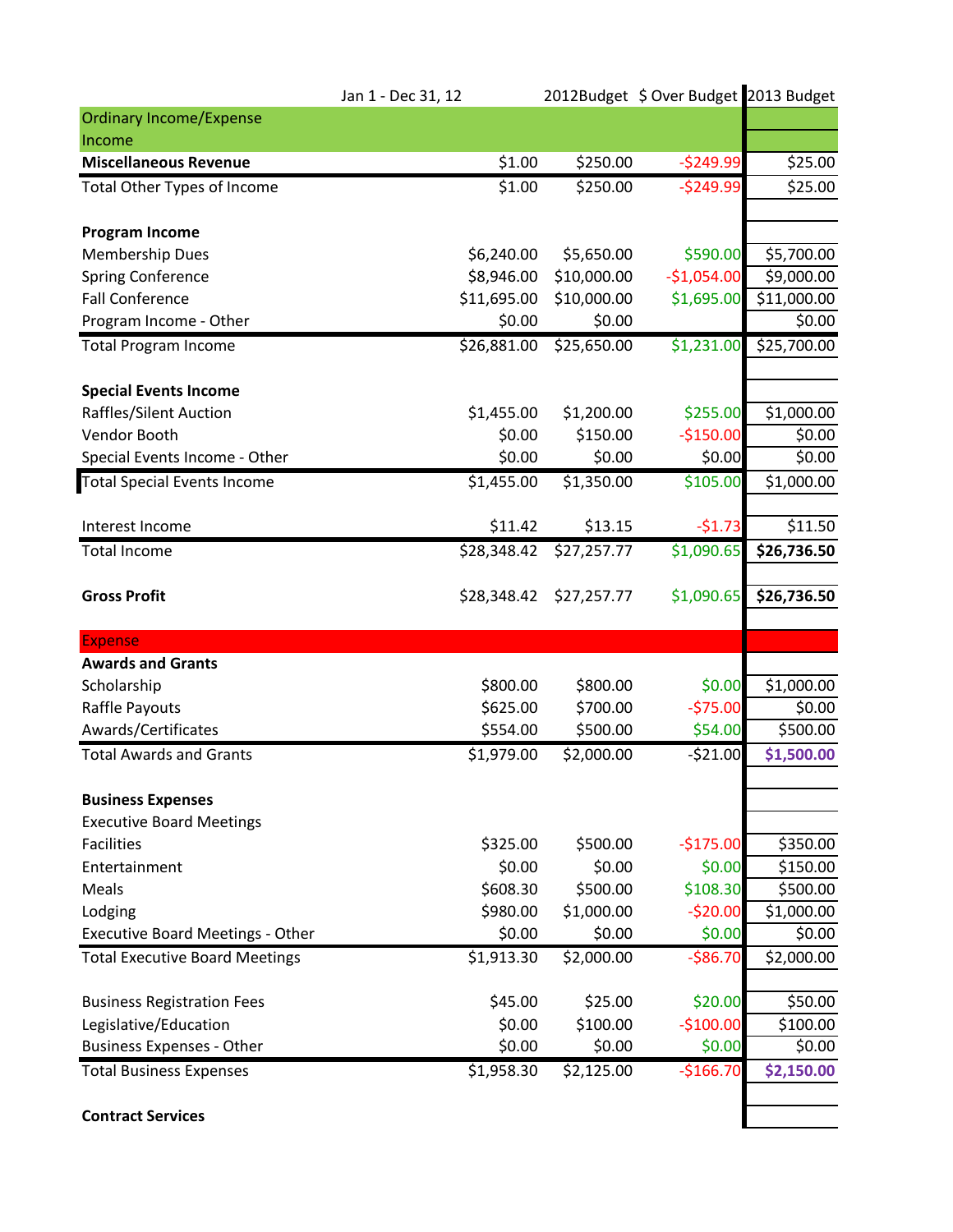| \$0.00<br>\$6,000.00<br>\$2,000.00<br>\$8,000.00 | \$0.00<br>$-54,522.19$<br>\$1,339.16<br>$-53,183.03$                                                                                                                                          | \$0.00<br>\$5,000.00<br>\$2,000.00<br>\$7,000.00                                                                                                                                                        |
|--------------------------------------------------|-----------------------------------------------------------------------------------------------------------------------------------------------------------------------------------------------|---------------------------------------------------------------------------------------------------------------------------------------------------------------------------------------------------------|
|                                                  |                                                                                                                                                                                               |                                                                                                                                                                                                         |
|                                                  |                                                                                                                                                                                               |                                                                                                                                                                                                         |
|                                                  |                                                                                                                                                                                               |                                                                                                                                                                                                         |
|                                                  |                                                                                                                                                                                               |                                                                                                                                                                                                         |
|                                                  |                                                                                                                                                                                               |                                                                                                                                                                                                         |
|                                                  |                                                                                                                                                                                               |                                                                                                                                                                                                         |
|                                                  |                                                                                                                                                                                               |                                                                                                                                                                                                         |
| \$6,000.00                                       |                                                                                                                                                                                               | \$6,000.00                                                                                                                                                                                              |
|                                                  |                                                                                                                                                                                               | \$0.00                                                                                                                                                                                                  |
|                                                  |                                                                                                                                                                                               | \$2,000.00                                                                                                                                                                                              |
|                                                  |                                                                                                                                                                                               | \$2,000.00                                                                                                                                                                                              |
|                                                  |                                                                                                                                                                                               | \$2,000.00                                                                                                                                                                                              |
|                                                  |                                                                                                                                                                                               |                                                                                                                                                                                                         |
|                                                  |                                                                                                                                                                                               | \$400.00                                                                                                                                                                                                |
|                                                  |                                                                                                                                                                                               | \$0.00                                                                                                                                                                                                  |
|                                                  |                                                                                                                                                                                               | \$150.00                                                                                                                                                                                                |
|                                                  |                                                                                                                                                                                               | \$0.00                                                                                                                                                                                                  |
|                                                  |                                                                                                                                                                                               | \$250.00                                                                                                                                                                                                |
|                                                  |                                                                                                                                                                                               |                                                                                                                                                                                                         |
| \$565.00                                         | \$206.08                                                                                                                                                                                      | \$565.00                                                                                                                                                                                                |
| \$0.00                                           | \$0.00                                                                                                                                                                                        | \$0.00                                                                                                                                                                                                  |
| \$140.00                                         | \$65.12                                                                                                                                                                                       | \$140.00                                                                                                                                                                                                |
| \$0.00                                           |                                                                                                                                                                                               | \$0.00                                                                                                                                                                                                  |
|                                                  |                                                                                                                                                                                               | \$300.00                                                                                                                                                                                                |
|                                                  |                                                                                                                                                                                               | \$75.00                                                                                                                                                                                                 |
|                                                  |                                                                                                                                                                                               | \$50.00                                                                                                                                                                                                 |
|                                                  |                                                                                                                                                                                               | \$0.00                                                                                                                                                                                                  |
|                                                  |                                                                                                                                                                                               |                                                                                                                                                                                                         |
| \$0.00                                           | \$0.00                                                                                                                                                                                        | \$0.00                                                                                                                                                                                                  |
| \$0.00                                           | \$0.00                                                                                                                                                                                        | \$0.00                                                                                                                                                                                                  |
| \$0.00                                           | \$0.00                                                                                                                                                                                        | \$0.00                                                                                                                                                                                                  |
| \$0.00                                           | \$0.00                                                                                                                                                                                        | \$0.00                                                                                                                                                                                                  |
| \$0.00                                           | \$0.00                                                                                                                                                                                        | \$0.00                                                                                                                                                                                                  |
| \$0.00                                           | \$0.00                                                                                                                                                                                        | \$0.00                                                                                                                                                                                                  |
|                                                  |                                                                                                                                                                                               |                                                                                                                                                                                                         |
|                                                  |                                                                                                                                                                                               | \$150.00                                                                                                                                                                                                |
|                                                  |                                                                                                                                                                                               | \$0.00                                                                                                                                                                                                  |
|                                                  |                                                                                                                                                                                               | \$0.00                                                                                                                                                                                                  |
|                                                  |                                                                                                                                                                                               | \$0.00                                                                                                                                                                                                  |
| \$200.00                                         | $-$16.75$                                                                                                                                                                                     | \$150.00                                                                                                                                                                                                |
|                                                  | \$0.00<br>\$0.00<br>\$0.00<br>\$200.00<br>\$0.00<br>\$125.00<br>\$50.00<br>\$250.00<br>\$166.94<br>\$0.00<br>\$0.00<br>\$0.00<br>\$166.94<br>\$2,000.00<br>\$2,000.00<br>\$2,000.00<br>\$0.00 | \$32.00<br>\$0.00<br>\$0.00<br>\$15.25<br>\$0.00<br>$-535.64$<br>\$121.68<br>\$54.92<br>\$0.00<br>\$70.06<br>\$0.00<br>\$172.00<br>\$0.00<br>\$242.06<br>\$0.00<br>\$0.00<br>\$0.00<br>\$0.00<br>\$0.00 |